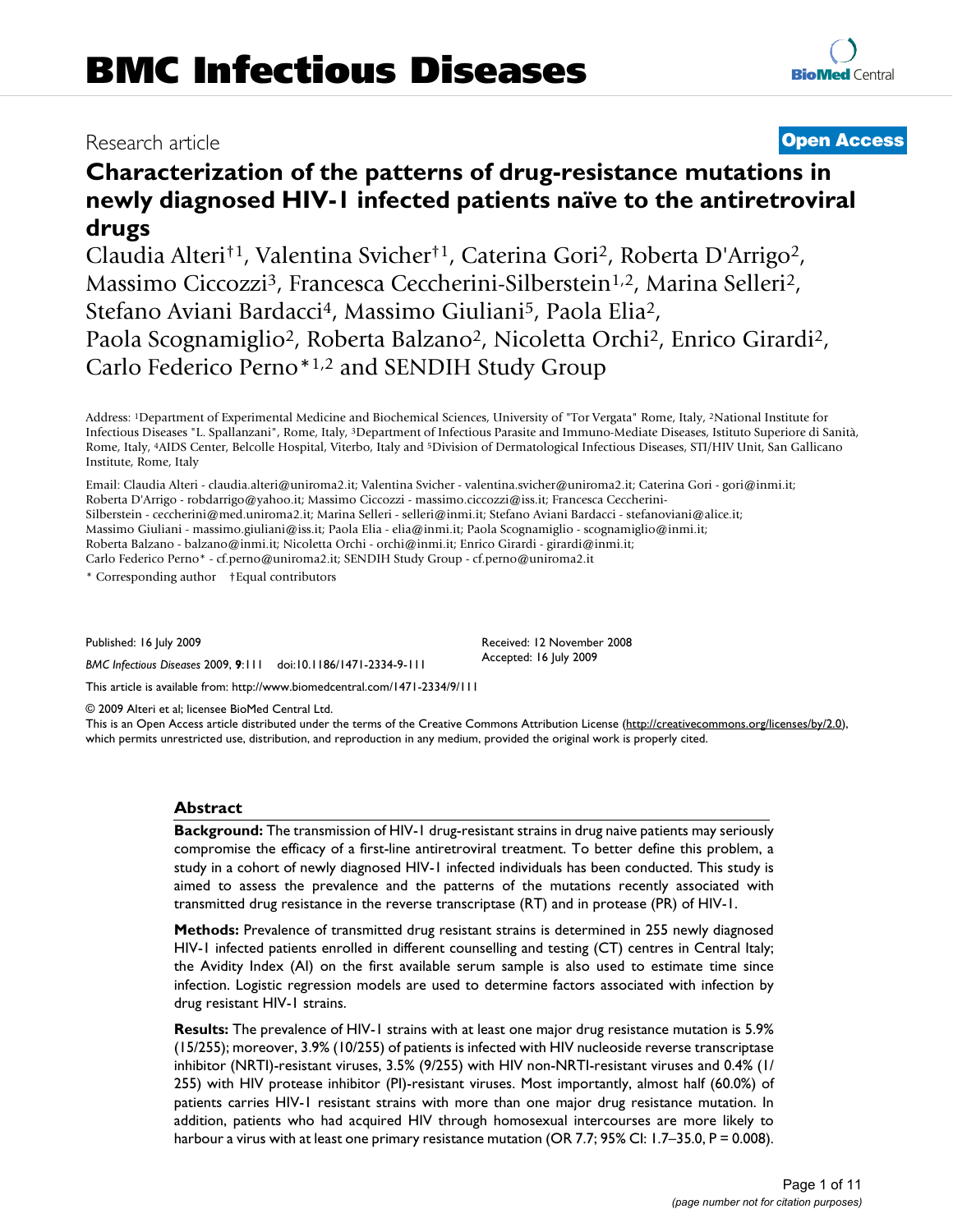**Conclusion:** The prevalence of drug resistant HIV-1 strains among newly diagnosed individuals in Central Italy is consistent with the data from other European countries. Nevertheless, the presence of drug-resistance HIV-1 mutations in complex patterns highlights an additional potential risk for public health and strongly supports the extension of wide genotyping to newly diagnosed HIV-1 infected patients.

# **Background**

The development of resistance to the currently available antiretroviral drugs against HIV-1 infection is one of the major limitations to the maintenance of a successful treatment. Its frequent detection among HIV-infected treatment failing patients [1-3] can in turn increase the risk of new infections driven by drug-resistant viral strains [4]. This can carry important clinical implications. Indeed, once transmitted, a drug-resistant virus can persist for months to years without reversion to wild-type [5]. In addition, the presence of drug-resistant HIV-1 strains in drug naïve patients is associated with an increased probability of virological failure to the first-line antiretroviral therapy [6-8]. For these reasons, the new guidelines recommend to perform the genotypic resistance testing in all drug naive patients, before beginning a first line antiretroviral regimen [9,10].

To date, there is a growing literature about the rate of transmission of HIV-1 drug-resistant virus. In the United States and in Europe, where there is a wide access to highly active antiretroviral therapy (HAART), the prevalence of HIV-1 drug-resistant strains ranges between 3.3% and 14.0% in recently infected patients and between 6.1% and 12.5% in chronically infected ones [11-16].

The estimation of the rates within the patterns of transmitted drug resistance mutations is crucial for surveillance programmes and for providing feedback on the efficacy of HIV-1 prevention strategies.

To better define the size of the phenomenon, we led a study in a cohort of newly diagnosed HIV-1 infected patients in Central Italy aimed at defining i) the prevalence of the classical as well as of the novel mutations recently associated with resistance to RT and PR inhibitors (and their correlation with viral-immunological parameters), ii) the clusters of drug resistance mutations and iii) the circulation of HIV-1 subtypes and putative recombinant forms (CRFs).

# **Methods**

#### *Study population*

The study included 263 HIV-1 infected individuals enrolled between January 2004 and March 2007 in the SENDIH (Studio Epidemiologico Nuove Diagnosi Infezione HIV-1) programme, a multicenter study aimed to collect behavioural, virological and molecular data on persons with newly diagnosed HIV infection. Characteristics and methods of the study have been previously described elsewhere [17]. Individuals with a first HIV-1 positive test performed in 10 public Counselling and Testing centres (CTC) in Lazio Region, Italy, were invited to participate in the study. At the diagnosis, clinical and immunologic data, and blood sample have been collected from all participants to investigate the molecular characterization of the virus and to identify recently acquired infections.

Informed consent was obtained from participants and the ethics committee of the National Institute for Infectious Diseases L. Spallanzani, Rome approved the study. All of the information gathered during the study was analyzed in a completely anonymous way.

#### *The IgG avidity assay*

To estimate time since infection, we calculated the Avidity Index (AI) on the first available serum sample, using an automated anti-HIV enzyme immunoassay (EIA), as previously described [18-20]. The method is based on the rationale that antibodies produced in the early phase of an infection show a low avidity for the antigen, and the antibody avidity increases progressively with the time after exposure to an immunogen. Thus, a low avidity is likely to indicate a recent infection. In particular, an AI < 0.80 has been reported to fairly define an infection acquired in the 6 months prior the diagnosis (recent infection) while AI  $\geq$  0.80 is generally used in literature to define long-standing infection [18-20]. Misclassifications of recent infections as long-standing infections (and vice versa) could not be excluded for patients with an AI index between 0.80 and 0.90 [18].

#### *HIV sequencing*

HIV genotype analysis was performed on plasma samples by means of a commercially available kit (ViroSeq HIV-1 genotyping system; Abbott Laboratories) [21]. The polymerase chain reaction was performed in all the 263 samples and was successful for 255 samples (yeld 97%), that were then sequenced (yeld of 97%). Briefly, RNA was extracted, retrotranscribed by murine leukemia virus reverse transcriptase (RT), and amplified with Amplitaq-Gold polymerase enzyme by using two different sequence-specific primers for 40 cycles. *Pol*-amplified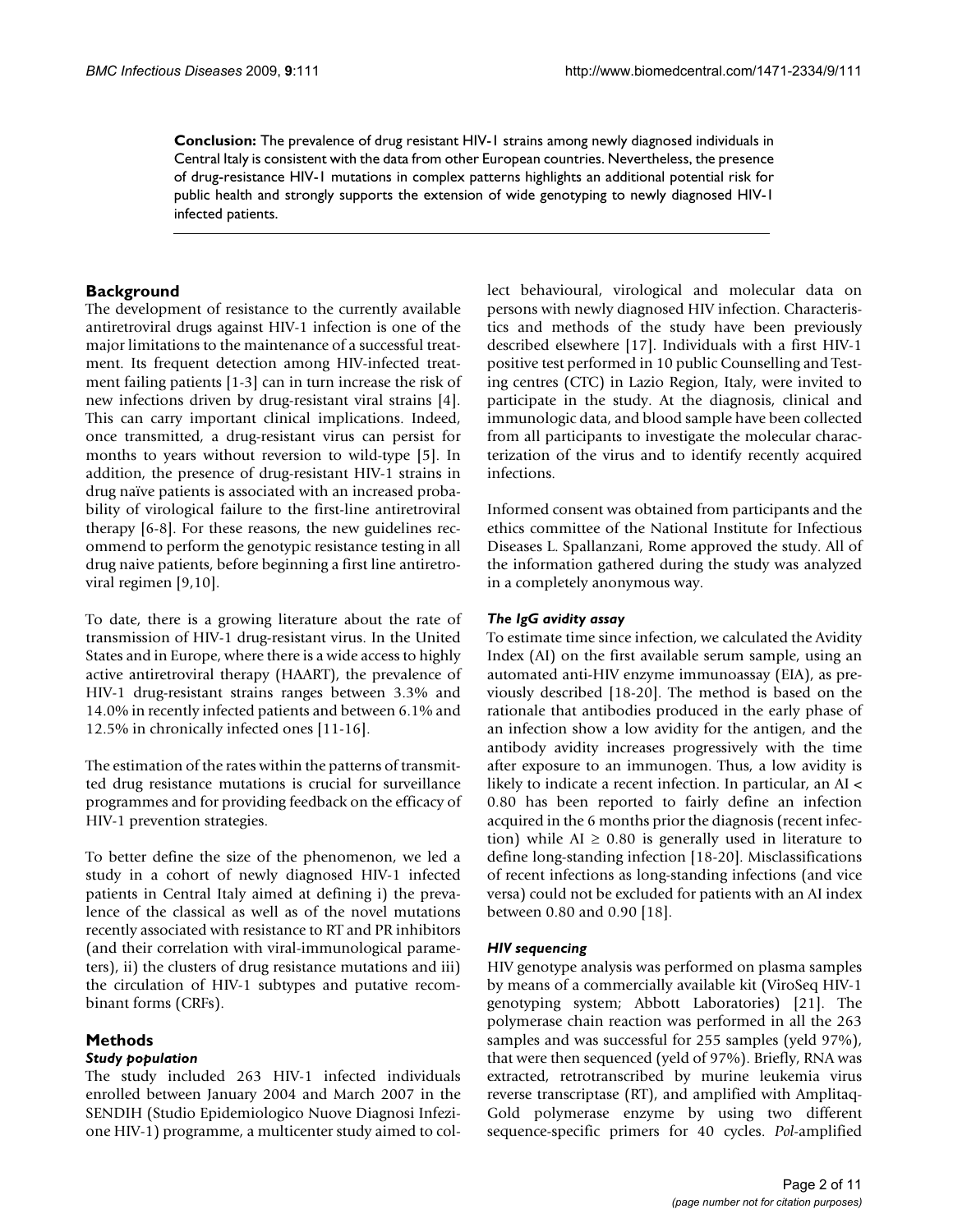products (containing the entire protease and the first 335 amino acids of the reverse transcriptase open reading frame, 1302 nt) were full-length sequenced in sense and antisense orientations by an automated sequencer (ABI 3100) by using seven different overlapping sequence-specific primers [21]. Sequences having a mixture of wildtype and mutant residues at single positions were considered to have the mutant(s) at that position.

#### *Phylogenetic analysis*

All 255 HIV-1, sequences (1302 nt) were aligned and compared with reference sequences for the Major HIV-1 subtypes, available at: [http://www.hiv.lanl.gov/content/](http://www.hiv.lanl.gov/content/sequence/NEWALIGN/align.html) [sequence/NEWALIGN/align.html](http://www.hiv.lanl.gov/content/sequence/NEWALIGN/align.html) using CLUSTAL X [22]. The sequences were then manually edited with the Bioedit program [23], and gaps were removed from the final alignment. All sequences were analyzed using the REGA HIV-1 subtyping tool. [24]

Separate trees were then generated using F84 Model of substitution with both NJ and Maximum Likelihood (ML) tree building methods [25], for both non-B pure subtypes and putative recombinant forms.

Phylogenetic trees were performed with different evolutionary model according to the Hierarchical Likelihood Ratio Test (HLRT) implemented in the Model Test V3.0 software [26]. The statistical robustness within each phylogenetic tree was confirmed with a bootstrap analysis using 1000 replicates for the Neighbor-Joining (NJ) tree. All calculations were performed with PAUP\*4.0 software [25].

Simplot software version 3.2 [27] was used to generate similarity plots and bootscan plots, for genetic diversity and intersubtype recombination analysis.

#### *Determination of drug resistance mutations*

To estimate the prevalence of resistant strains, we used the list of drug resistance mutations associated with transmitted drug resistance, that is reported by Shafer et al., 2007 [28]. This list is used in all the epidemiological and surveillance studies addressing the transmission of HIV drugresistance in drug naïve patients: in the RT, M41L, K65R, D67N/G, D67del, T69D, T69ins, K70R, L74V, V75A/M/T/ S, F77L, L100I, K101E, K103N/S, V106A/M, Y115F, F116Y, Q151M, Y181C/I, M184V/I, Y188C/H/L, G190A/ E/S/Q, L210W, T215C/D/E/F/I/S/Y/V, K219E/Q/R, P225H, M230L, P236L; in the PR, L24I, D30N, V32I, M46I, I47A/V, G48V, I50L/V, F53L, I54A/L/M/S/T/V, G73A/C/S/T, V82A/F/M/T/S, I84A/C/V, N88D/S, L90M [28,29].

We also determined the prevalence of the RT polymorphism V60I that has been associated with the persistence of tymidine analogues mutations 1 (TAMs1) in drug naïve patients [30].

Other polymorphisms at positions already associated with drug resistance were also investigated.

#### *Statistical analysis*

#### *(i) Quantitative measurements and mutation prevalence*

For quantitative measurements, data sets with non-normal distributions were compared non-parametrically using Mann-Whitney U test. Categorical data were analyzed by using Fisher exact test. A p value less than 0.05 was used to determine statistical significance. Logistic regression analysis was used to examine the association between epidemiological, clinical and virological factors.

#### *(ii) Mutation covariation*

We calculated the binomial correlation coefficient (phi) for all the possible pairwise combinations between all mutations related with drug resistance. The covariation analysis was performed in the 213 HIV-1 B subtype infected patients.

All calculations were performed using a script implemented in the R software, version 2.7.1 [http://www.r](http://www.r-project.org)[project.org](http://www.r-project.org).

Statistically significant pairwise correlations were those with a P value < 0.05. For each pair, two positions each with a mixture of two or more mutations were excluded from the covariation analysis, since it is impossible to discriminate whether these mutations fall in the same viral genome. We used the Benjamini-Hochberg method to identify pairwise combinations that were significant in the presence of multiple-hypothesis testing; a false discovery rate of 0.05 was used to determine statistical significance. In order to analyze the covariation structure of mutations in more detail, we performed mutational clusters, defined as clusters of three or more mutated positions in which each position was significantly correlated with each other, identified by a computational technique that evaluated all possible clusters that can be formed from the significant correlated pairwise combinations of mutated positions [31].

# **Results**

#### *Study population*

Table 1 summarizes the main characteristics of the 255 out of 263 newly diagnosed patients, whose samples were successfully amplified and sequenced. Epidemiological information was available for 249 out of 255 individuals.

One hundred ninety three (193, 77.5%) individuals were males and more than 75% of patients were Italian ( $n =$ 188). Among 61 foreigners, 25 patients originated from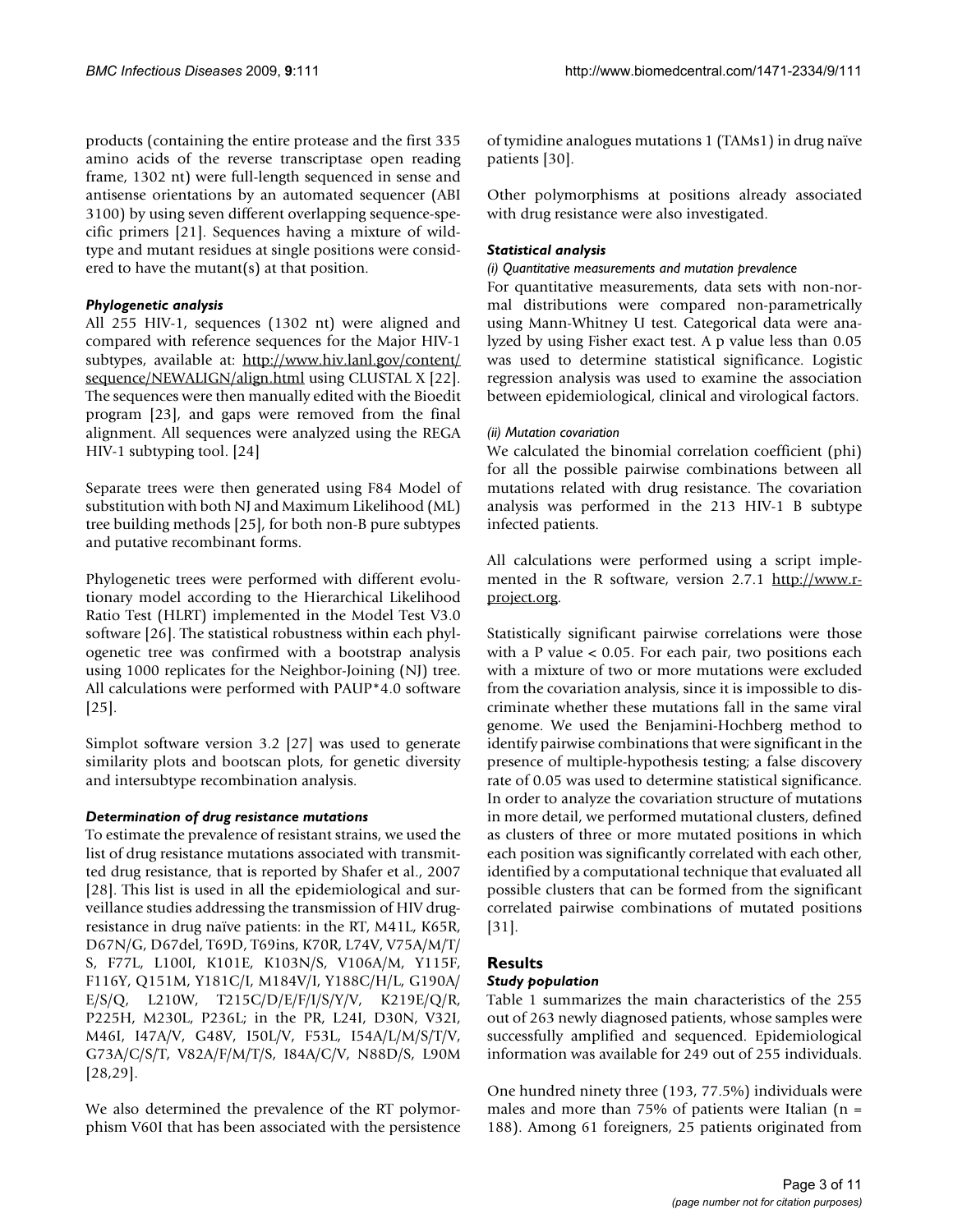| <b>Characteristics</b>                                | <b>All patients</b><br>$n = 255$ | Patients with at least one drug<br>resistance mutation<br>(NRTI, NNRTI, PI) <sup>d</sup><br>$n = 15$ | <b>Patients with wild type</b><br>virus<br>$n = 240$ | P-value <sup>e</sup> | <b>OR (95% CI)f</b> |
|-------------------------------------------------------|----------------------------------|------------------------------------------------------------------------------------------------------|------------------------------------------------------|----------------------|---------------------|
| Italian <sup>a</sup> N $(\%)$                         | 188 (75.5)                       | 14(93.3)                                                                                             | 174(74.3)                                            | 0.13                 | $4.8(0.6 - 37.5)$   |
| Male <sup>a</sup> N $(\%)$                            | 193 (77.5)                       | 14(93.3)                                                                                             | 179(76.5)                                            | 0.13                 | $4.8(0.6 - 37.5)$   |
| Median age (years) (IQR) <sup>a</sup>                 | $37(31-43)$                      | 38 (34-46)                                                                                           | $37(30-43)$                                          | 0.35                 |                     |
| Risk exposure N (%)                                   |                                  |                                                                                                      |                                                      |                      |                     |
| <b>Heterosexual</b>                                   | 108(47.6)                        | 2(13.3)                                                                                              | 106(50.0)                                            | 0.01                 | $0.15(0.03 - 0.70)$ |
| Homosexual                                            | 110(48.6)                        | 13(86.7)                                                                                             | 97 (45.8)                                            | 0.008                | $7.7(1.7-35.0)$     |
| Intravenous drug use                                  | 9(4.0)                           | 0(0.0)                                                                                               | 9(4.2)                                               | 1.00                 | $0.0(0.0-6.1)$      |
| Unknown, no.                                          | 28                               | 0                                                                                                    | 28                                                   |                      |                     |
| Viral Load, Median (IQR),                             | $4.9(4.3-5.4)$                   | $4.5(4.3-5.2)$                                                                                       | $4.9(4.3 - 5.4)$                                     | 0.40                 |                     |
| (log copies/ml)                                       |                                  |                                                                                                      |                                                      |                      |                     |
| CD4+ count, Median (IQR),<br>cell/mm3                 | 372 (171–517)                    | 336 (132-450)                                                                                        | 385 (194-527)                                        | 0.50                 |                     |
| Co-infection $N$ (%)                                  |                                  |                                                                                                      |                                                      |                      |                     |
| <b>HBV</b>                                            | 33(13.3)                         | 0(0.0)                                                                                               | 33 (13.7)                                            | 0.23                 | $0.0 (0.0 - 1.6)$   |
| <b>HCV</b>                                            | 26(10.4)                         | 0(0.0)                                                                                               | 26 (10.8)                                            | 0.38                 | $0.0(0.0-2.2)$      |
| <b>HIV-I subtypes</b>                                 |                                  |                                                                                                      |                                                      |                      |                     |
| <b>Subtype B</b>                                      | 213(83.5)                        | 15 (100)                                                                                             | 198 (82.5)                                           | 0.99                 | $inf(2.2-inf)$      |
| <b>Other Subtypes</b>                                 | 42 (16.5)                        | 0(0.0)                                                                                               | 42 (17.5)                                            | 0.99                 | $0.0(0.0 - 1.2)$    |
| <b>Infectious status</b>                              |                                  |                                                                                                      |                                                      |                      |                     |
| Long-standing Infection,<br>$> 6$ months <sup>b</sup> | 197 (77.2)                       | 13(86.7)                                                                                             | 184(76.7)                                            | 0.38                 | $2.0(0.4 - 9.0)$    |
| Recent Infection, $\leq 6$<br>monthsc                 | 58 (22.7)                        | 2(13.3)                                                                                              | 56 (23.3)                                            | 0.38                 | $0.50(0.11-2.3)$    |

**Table 1: Distribution of HIV-1 drug resistance mutations by selected demographic, clinical and virological characteristics of 255 newly diagnosed patients**

a Among 255 patients, epidemiological information was available for 249 patients. The 6 patients without epidemiological information are included in the group of 240 patients carried wild type virus. Thus, the percentages were calculated on 249 patients in the second column and on 234 patients on the forth column.

<sup>b</sup> Long-standing infection was estimated by a  $\geq$  0.80 avidity index.

 $c$  Recent infection was estimated by a  $<$  0.80 avidity index.

d Mutations that have been associated with transmitted drug resistance (Shafer et al., 2007) are taking into account.

e For quantitative measurements, data sets with non-normal distributions were compared non-parametrically using Mann-Whitney U test.

Categorical data were analyzed by using a chi-square test accomplished by a logistic regression analysis.

f CI, confidence interval, odds ratio (OR) are calculated with a logistic regression analysis

South America (41.0%), 17 from Sub-Saharan Africa (27.9%), 14 from Eastern Europe (23.0%) and 5 from North and Central America (8.2%).

Based on results of Avidity Index, 58 (22.7%) patients were classified as recent infected, while the remaining 197 (77.2%) were classified as long-standing infected patients. At the time of median diagnosis, CD4 cell count was higher in individuals with a recent infection compared to those with a long-standing infection (480 [interquartile range, IQR: 366–655] cell/mm3 vs 330 [IQR: 146–484] cell/mm3,  $P < 0.001$ , data not shown) while median viremia was not significantly different in the two groups of patients (4.8 [IQR: 4.0–5.4] log10 HIV-1 RNA copies/ ml vs 4.9 [IQR: 4.4–5.4] log10 HIV-1 RNA copies/ml,  $P =$ 0.09). A major proportion of Italian patients was found in the group of recently HIV-1 infected patients than in the long-standing infected one (49 [87.5%] vs 139 [72.0%], P  $= 0.02$ , data not shown).

Several factors that might affect the risk of becoming infected with drug-resistant virus were explored (Table 1). Patients who had acquired HIV through homosexual intercourses were more likely to harbour a virus with at least one primary resistance mutation (OR 7.7; 95% CI:  $1.7-35.0$ ,  $P = 0.008$ ). In particular, homosexuals had a significant increased risk of harbouring HIV with resistance mutations to NRTI (OR 9.5, 95% CI: 1.2–76.6,  $P =$ 0.03), while risk of resistance mutations to NNRTI and PI was not significantly associated with HIV risk factor  $(P =$ NS). This may reflect the higher and earlier access to treatment of this class than other groups of patients.

# *Circulation of HIV-1 subtypes in newly diagnosed patients in Italy*

The figures 1 and 2 represent the 22 non-B pure subtypes and the 20 putative recombinant forms circulating in Italy.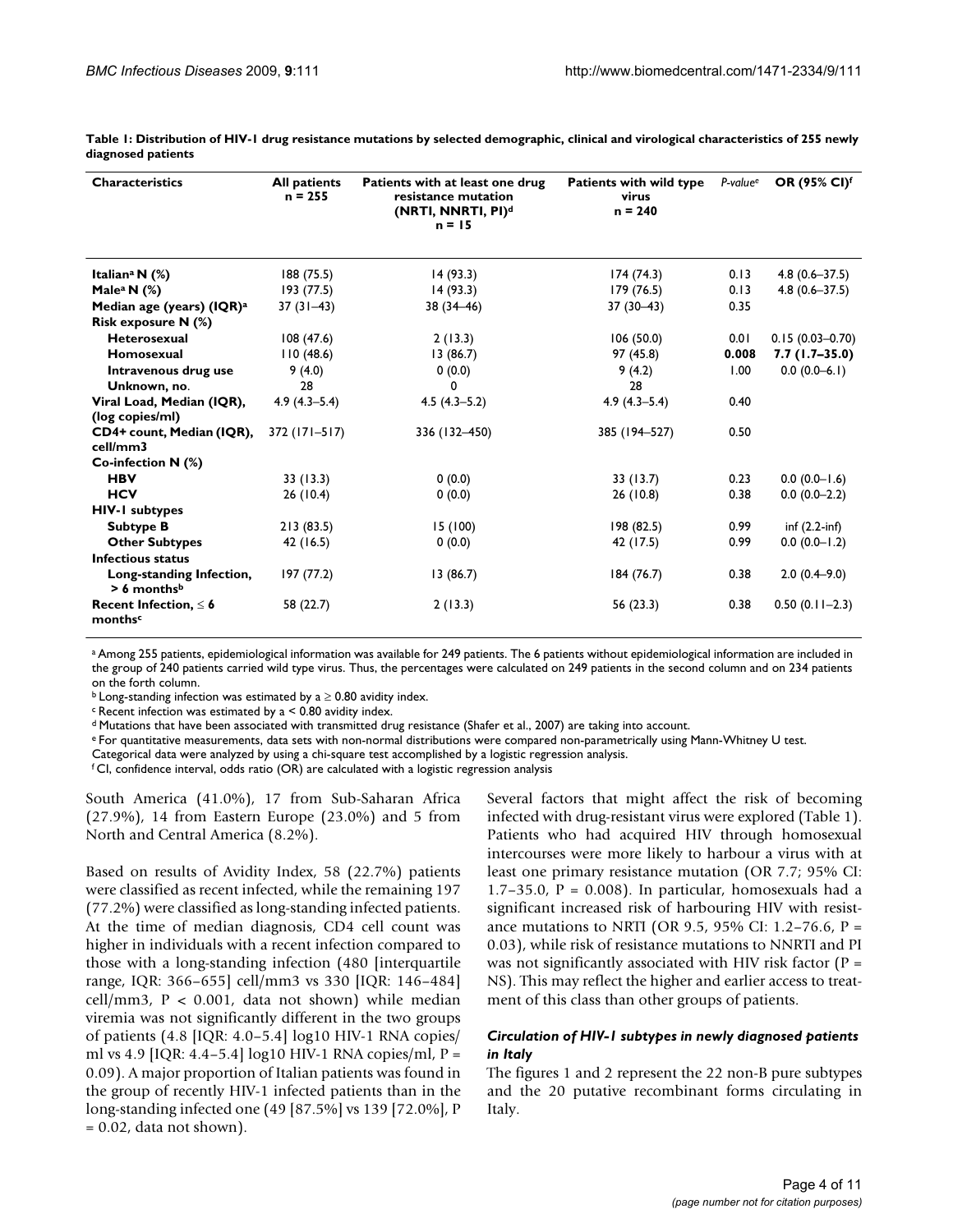Phylogenetic analysis showed that B subtype was the most predominant in the overall population (213 [83.5%]), followed by C subtype and CRF02\_AG (10/255 [3.92%] each one). Regarding the country of origin, the majority of patients infected by B subtype was Italian (170 [79.8%]). Among the 42 individuals infected with a non-B subtype, 18 (42.9%) were Italian, 7 (16.7%) were from a European country, and 17 (40.5%) were from outside Europe. The prevalence of C and A subtypes was higher in non-Italian compared to Italian patients  $(7 \mid 11.4\% \mid \text{vs } 3 \mid 1.6\% \mid P =$ 0.003, and 3 vs 0 [0.0%], P = 0.01). Thus, nearly half of patients infected with a non-B subtypes were Italian.

Interestingly, we also observed the presence of CRF03\_AB in one recently and in one long-standing infected patients,

coming from Italy and Eastern Europe, respectively. This is the first study that reports the circulation of CRF03\_AB in Italy (Figure 2).

# *Prevalence of major mutations associated with drug resistance*

Among the 255 newly diagnosed, 15 (5.9%) carried HIV-1 strains with at least 1 major mutation associated with transmitted drug resistance (Table 2) [28,29]; all of them were infected with subtype B.

Of note, 9/15 (60.0%) of these patients carried HIV-1 strains with two or more mutations associated with transmitted drug resistance. Five out of 9 patients (55.5%) were



# ing in Italy (shown in bold and underlined) and representative st from the Los Alamos HIV Sequence Database **Figure 1** Phylogenetic relationships based on *pol* gene (1302 nt) of the HIV-1 rains of HIV-1 M group (subtypes A, *pol* gene between the HIV-1 non-B pure subtypes circulat- C, D, F1, F2, G, H, J, K)

**Phylogenetic relationships based on** *pol* **gene (1302 nt) of the HIV-1** *pol* **gene between the HIV-1 non-B pure subtypes circulating in Italy (shown in bold and underlined) and representative strains of HIV-1 M group (subtypes A, C, D, F1, F2, G, H, J, K) from the Los Alamos HIV Sequence Database**. The scale bar indicates 5% nucleotide sequence divergence.\* indicates the *P value* < 0.001 (zero length branch test) and the bootstrap values more than 70%.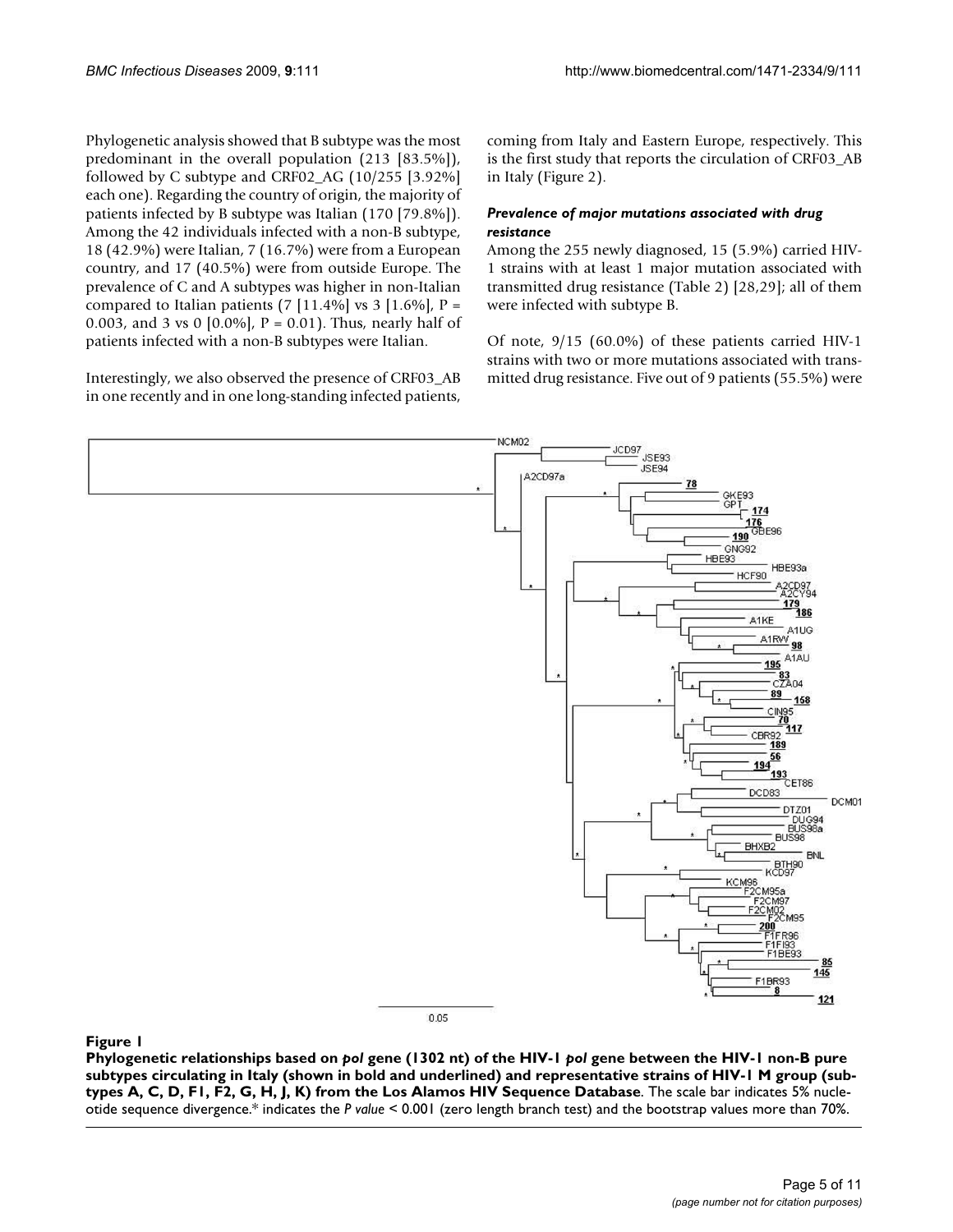

#### Figure 2 and 2008 and 2008 and 2008 and 2008 and 2008 and 2008 and 2008 and 2008 and 2008 and 2008 and 2008 an

**Phylogenetic relationships on** *pol* **gene (1302 nt) of the HIV-1** *pol* **gene between the HIV-1 putative recombinant forms circulating in Italy (shown in bold and underlined) and the reference sequences of the CRFs of the HIV-1 M group from the Los Alamos HIV Sequence Database**. Bootstrap values <90% are not shown. The scale bar indicates 3% nucleotide sequence divergence.\* indicates the *P value* < 0.001 (zero length branch test) and the bootstrap values more than 70%.

resistant to 2 drug classes (all with HIV-1 B subtype). Among these 5 patients, 4 (80.0%) were resistant to

both nucleoside reverse transcriptase inhibitors (NRTIs) and non-nucleoside reverse transcriptase inhibitors (NNRTIs), and 1 (20.0%) to NRTIs and protease inhibitors (PIs). None carried resistance to all 3 drug classes.

Major mutations associated with NRTI resistance were observed in 10 (3.9%) patients (Table 2). The revertant mutations at codon 215 were the most frequently observed (8 [3.1%]), followed by L210W (6 [2.3%]) (Table 2). Among the 8 patients with the revertant forms

of T215Y/F, 5 had T215D (resulting from a single nucleotide substitution of TAC/TAT [Y] to GAC/GAT [D]), 2 had T215S (resulting from a single nucleotide substitution of either TAT/C [Y] or TTT/C [F] to TCT/TCC [S]) and 1 had a mixture of T215D/S/Y. The only TAM2 observed was D67N, found in one patient together with the TAM-1 M41L, L210W and T215Y. Similarly the 3TC-selected mutation M184V was found in only one patient (together with L210W). Thus, the majority of NRTI resistance is sustained by TAM-1 (comprising the T215Y revertant forms), suggesting that such mutational pattern confers a fitness level greater than TAM-2.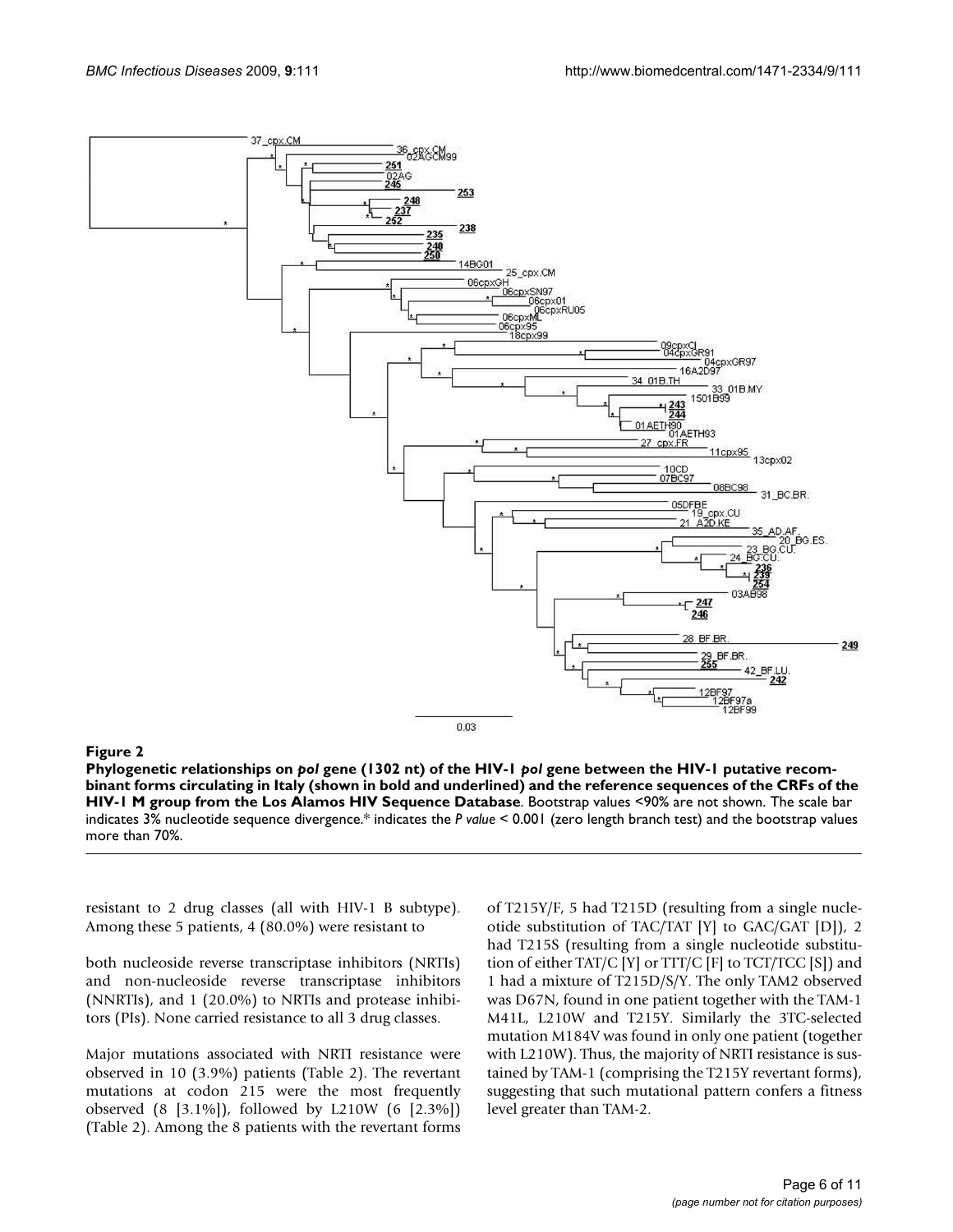| <b>Mutationa</b>   | <b>Prevalence</b>                                  |                                 |                             | <b>Infectious status</b>       |                          |                      |
|--------------------|----------------------------------------------------|---------------------------------|-----------------------------|--------------------------------|--------------------------|----------------------|
|                    | Totalb                                             |                                 | in combination <sup>c</sup> | <b>Long-standing Infection</b> | <b>Recent Infection</b>  |                      |
|                    | <b>All patients</b><br>N (%/255)                   | <b>Subtype B</b><br>$N$ (%/213) | N(%)                        | $> 6$ months (N = 197)         | $\leq$ 6 months (N = 58) | P-value <sup>d</sup> |
|                    | <b>Major Drug resistance mutations</b>             |                                 |                             |                                |                          |                      |
| Any<br><b>NRTI</b> | 15(5.9)                                            | 15(7.0)                         | 9(60.0)                     | 13(6.6)                        | 2(3.4)                   | 0.09                 |
| Any                | 10(3.9)                                            | 10(4.7)                         | 8(80.0)                     | 8(4.1)                         | 2(3.4)                   | ı                    |
| Any TAM            | 7(2.6)                                             | 7(3.3)                          | 7(100)                      | 6(3.0)                         | 1(1.7)                   |                      |
| Any TAMI           | 7(2.6)                                             | 7(3.3)                          | 7(100)                      | 6(3.0)                         | 1(1.7)                   |                      |
| Any TAM2           | 1(0.4)                                             | 1(0.5)                          | 1(100)                      | 0(0.0)                         | 1(1.7)                   | 0.2                  |
| M <sub>4</sub> IL  | 4(1.6)                                             | 4(1.9)                          | 4(100)                      | 3(1.5)                         | 1(1.7)                   | $\mathbf{I}$         |
| <b>D67N</b>        | 1(0.4)                                             | 1(0.5)                          | 1(100)                      | 0(0.0)                         | 1(1.7)                   | 0.2                  |
| T69D               | 1(0.4)                                             | (0.5)                           | 0(0.0)                      | 0(0.0)                         | 1(1.7)                   | 0.2                  |
| <b>M184V</b>       | 1(0.4)                                             | 1(0.5)                          | 1(100)                      | 1(0.5)                         | 0(0.0)                   | $\mathbf{I}$         |
| L210W              | 6(2.3)                                             | 6(2.8)                          | 6(100)                      | 5(2.5)                         | 1(1.7)                   | $\mathbf{I}$         |
| <b>T215Y</b>       | 2(0.8)                                             | 2(0.9)                          | 2(100)                      | 1(0.5)                         | 1(1.7)                   | 0.4                  |
| T215D/S            | 8(3.1)                                             | 8(3.8)                          | 6(75.0)                     | 8(4.1)                         | 0(0.0)                   | 0.2                  |
| <b>NNRTI</b>       |                                                    |                                 |                             |                                |                          |                      |
| Any                | 9(3.5)                                             | 9(4.2)                          | 5(55.5)                     | 8(4.1)                         | 1(1.7)                   | 0.7                  |
| L1001              | 2(0.8)                                             | 2(0.9)                          | 2(100)                      | 2(1.0)                         | 0(0.0)                   | ı                    |
| KIOIE              | 2(0.8)                                             | 2(0.9)                          | 0(0.0)                      | 2(1.0)                         | 0(0.0)                   |                      |
| <b>K103N</b>       | 7(2.7)                                             | 7(3.3)                          | 5(71.4)                     | 6(3.0)                         | 1(1.7)                   |                      |
| P225H              | 1(0.4)                                             | (0.5)                           | 1(100)                      | 1(0.5)                         | 0(0.0)                   |                      |
| <b>PI</b>          |                                                    |                                 |                             |                                |                          |                      |
| Any                | 1(0.4)                                             | 1(0.5)                          | 1(100)                      | 1(0.5)                         | 0(0.0)                   | ı                    |
| L90M               | 1(0.4)                                             | 1(0.5)                          | 1(100)                      | 1(0.5)                         | 0(0.0)                   | ı                    |
| <b>NNRTI</b>       | Polimorphism at major resistance related positions |                                 |                             |                                |                          |                      |
| Any                | 8(3.1)                                             | 8(3.8)                          | 1(12.5)                     | 7(3.6)                         | 1(1.7)                   | 0.69                 |
| KI0IQ/R            | 6(2.3)                                             | 6(2.8)                          | 1(16.7)                     | 5(2.5)                         | 1(1.7)                   |                      |
| <b>K103O/R</b>     | 3(1.2)                                             | 3(1.4)                          | (33.3)                      | 3(1.5)                         | 0(0.0)                   |                      |

#### **Table 2: Prevalence of resistant HIV-1 strains**

a Mutations that have been associated with transmitted drug resistance (Shafer et al., 2007) are reported.

b Number (%) of drug resistance mutations.

c Number (%) of drug resistance mutations that occurs in combination with other major mutations in a sequence. The percentages were calculated in patients containing each specific mutation.

d Data were analyzed by using Fisher exact test.

**Abbreviations:** PI, protease inhibitor; NRTI, nucleoside reverse transcriptase inhibitor; NNRTI, non-nucleoside reverse transcriptase inhibitor; TAMs, thymidine analogue associated mutations

Among 9 patients (3.5%) carrying NNRTI-resistance mutations, 7 had K103N (conferring high level of resistance to both nevirapine and efavirenz) (Table 2). This mutation was found together with L100I and P225H in two and one patient, respectively; both mutations are known to occur almost exclusively with K103N in patients failing an antiretroviral regimen containing efavirenz [32].

# *Association among drug resistance mutations in newly diagnosed HIV-1 infected patients*

#### *i) Correlated pair of mutations*

A covariation analysis was performed in order to determine significant patterns of pairwise correlation between drug resistance mutations in drug-naïve patients (Table 3). The most strongly correlated pairs of major mutations in drug naïve patients are as follows: L210W+M41L (phi  $= 0.6$ ) found in 3 patients, L210W+T215D (phi  $= 0.9$ ) and L210W+K103N (phi =  $0.4$ ) found in 5 and 3 patients, respectively. The T215D was also strongly correlated with V60I (phi =  $0.31$ , P =  $0.02$ ), a common polymorphism that is known to rescue the replicative capacity impaired by the TAM1 mutations in the absence of drug pressure [30].

#### *ii) Clusters of mutations*

The topology of the dendrogram (Figure 3) shows the existence of one significant (bootstrap > 0.75) cluster of major mutations in newly diagnosed HIV-1 B subtype infected patients. In particular, the cluster involved four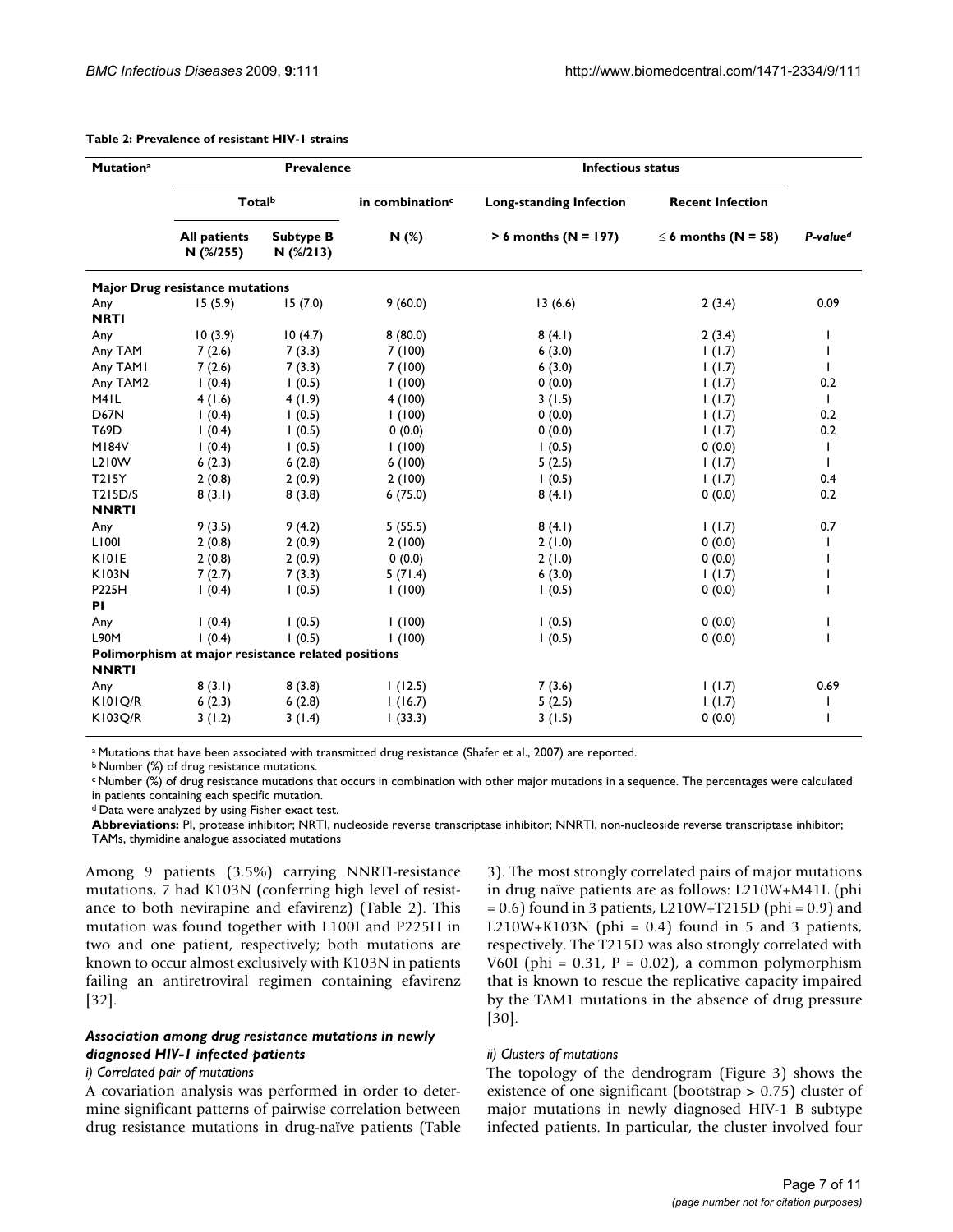| <b>Mutation I</b> | <b>Frequency</b><br>$N$ $(\%)^a$ | <b>Mutation 2</b> | <b>Frequency</b><br>$N$ $(\%)^a$ | <b>Covariation Frequency</b><br>N(%) | <b>Phib</b> | P-value <sup>c</sup> |
|-------------------|----------------------------------|-------------------|----------------------------------|--------------------------------------|-------------|----------------------|
| <b>RT</b>         |                                  |                   |                                  |                                      |             |                      |
| M <sub>4</sub> IL | 4(1.9)                           | L210W             | 6(2.8)                           | 3(1.4)                               | 0.6         | 0.02                 |
| L210W             | 6(2.8)                           | T215D             | 5(2.3)                           | 5(2.3)                               | 0.9         | < 0.001              |
| L210W             | 6(2.8)                           | K103N             | 7(3.3)                           | 3(1.4)                               | 0.4         | 0.04                 |
| T215D             | 6(2.8)                           | <b>V601</b>       | 34(16.0)                         | 5(2.3)                               | 0.3         | 0.02                 |

#### **Table 3: Significantly correlated pairs of mutations**

*<sup>a</sup>*The frequency was determined in 213 HIV-1 B isolates from drug-naïve patients.

*b* Positive correlations and negative correlations with phi >0.15 and phi <-0.07 are shown, respectively.

*c* All *P* values for covariation were significant at a false discovery rate of 0.05 following correction for multiple-hypothesis testing (Benjamini-

Hochberg method).

mutations associated with transmitted resistance (the TAM1 – M41L, L210W, the revertants T215D/S and the NNRTI-resistance mutation K103N) together with the polymorphism V60I (bootstrap = 0.97).

# **Discussion**

Our study shows that the prevalence of HIV-1 drug-resistant strains in newly diagnosed patients is 5.9%, in the range described by other European and American reports [11-16], and that the majority (60.0%) of these HIV-1 strains carries more than one major drug resistance mutation.

The prevalence of major drug resistance mutations is nonsignificantly different in recent infections compared to long-standing infections (3.4% *versus* 6.6%); if something, a trend toward a decreased rate of resistance was found in recent infections ( $P = 0.09$ ), that may reflect the increasing use of potent drugs and highly active antiretroviral regimens in recent years. At the same time, this supports the analysis of Blower that has estimated a progressive decrease in the proportion of acquired resistance from 1996 to 2005 [33]. These data suggest that the phenomenon of extensive and continuously increasing transmission of resistant strains followed by their disappearance from blood (while remaining in reservoir) is not as widespread as previously foreseen.

In addition, we found that the prevalence of mutations associated with transmitted drug resistance was higher in MSM than in heterosexual patients, in line with other European and American reports [16,34]; this factor could be related with the higher and earlier access to treatment of this class than other groups of patients.

Among major drug resistance mutations, the most common mutations observed were the NNRTI resistance mutation K103N and the NRTI T215 revertants (3.1% each one). Interestingly, the first one, K103N, was known to confer high level of resistance to nevirapine and efavirenz (without altering the viral replicative capacity), but not to the recently approved etravirine [35]. The presence of the T215 revertants suggests a previous infection with a HIV-1 strains containing T215Y/F [36,37], and has been associated with an increased risk of virologic failure in patients receiving a first line regimen with thymidine analogue [38].

We also found that about 60% of our patients harbours HIV-1 strains with more than one major drug resistance mutation. In addition, by performing a cluster analysis, we observed, in our cohort of newly diagnosed HIV-1 B subtype infected patients, the existence of a complex mutational cluster involving the revertant forms T215D/S and the TAM1 M41L, L210W (known to confer crossresistance to all NRTIs), the K103N (known to confer cross-resistance to EFV and NVP) and the polymorphism V60I. This mutation has been shown to rescue the replicative capacity impaired by the major drug resistance mutations in the absence of drug pressure, and to contribute to the persistence over time of major drug resistance mutations in drug naïve patients [30]. Consistent with this finding, patients infected by HIV-1 strain with V60I and TAM1 had an higher viremia than those infected by HIV-1 strain with TAM1 only (5.30 *versus* 3.9 log copies/ml, respectively,  $P = 0.09$ ; however, the limited sample size allow us to describe only a trend, that needs to be confirmed in a larger dataset.

When we performed the clustering analysis in another cohort of 152 naïve patients from Central Italy, diagnosed between 1997–2000, we found that major mutations occurred alone in 10 (71.4%) of 14 patients with HIV-1 drug-resistant virus, more than 2 major mutations were observed only in 1 patient, and no clusters have been identified in both PR ad RT [39]. This finding is in agreement with the Spread programme [16] that showed that 71% of naïve patients with drug-resistant virus, diagnosed for HIV-1 infection between 2002 and 2003, harboured strains with only a single major mutation. Thus, two important results emerge from our study: i) newly diagnosed patients carry HIV-1 strains with more drug resist-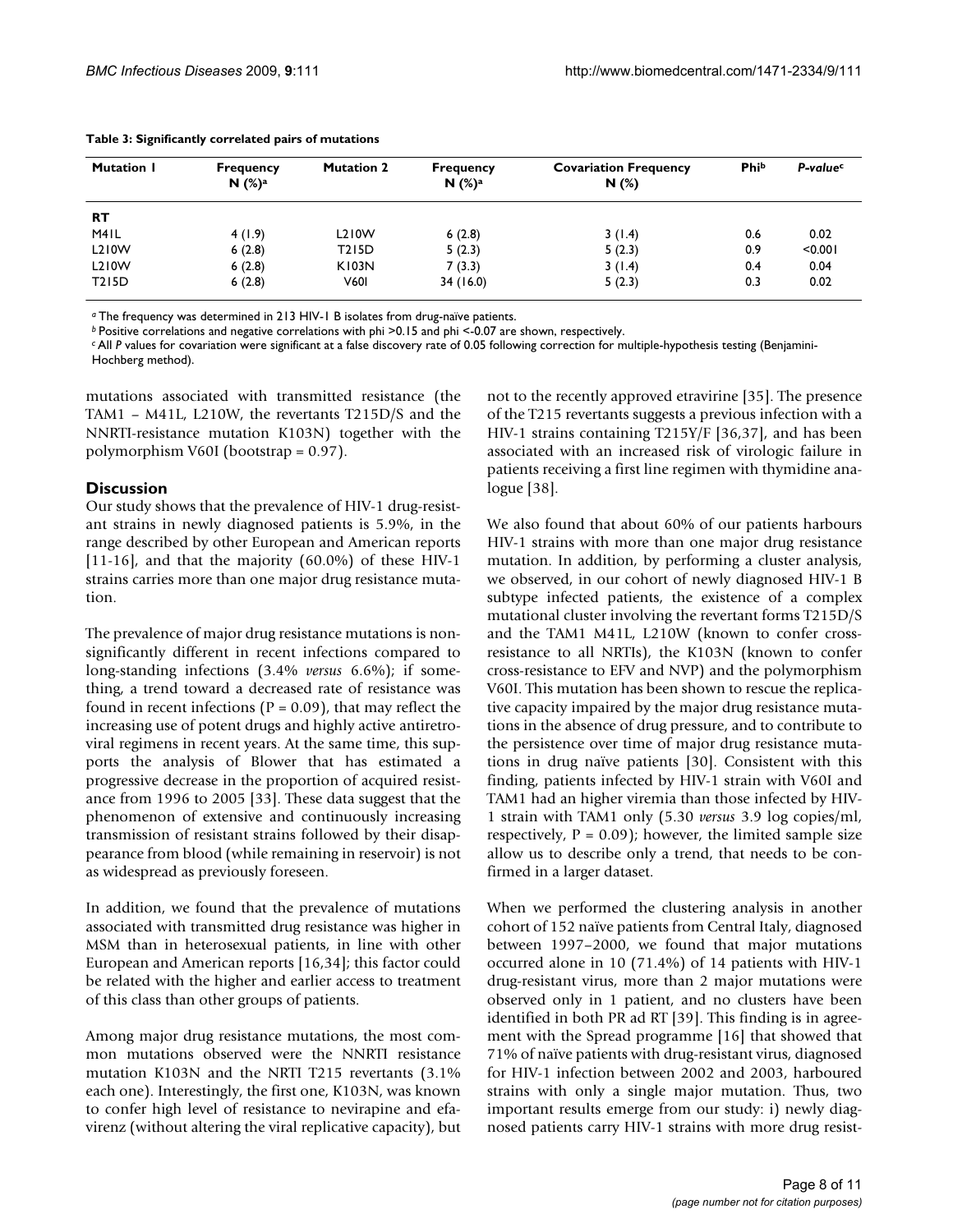

#### Figure 3

**Dendrogram obtained from average linkage hierarchical agglomerative clustering, showing significant clusters of RTI resistance mutations**. The length of branches reflects distances between mutations in the original distance matrix. Bootstrap values, indicating the significance of clusters, are reported in the boxes.

ance mutations than that observed in previously diagnosed patients, ii) such mutations are organized in well defined clusters, that can seriously compromise the success of a not sufficiently potent first line regimen. These findings can have important clinical implications. In particular, our results strongly support the use of genotypic test in newly diagnosed patients. This test can help clinicians to set-up and individualize initial therapy especially in patients with extensive drug resistance. It is conceivable that in these patients the drop and long-term maintenance of viral load below 50 copies/ml can be warranted only by using a combination of potent drugs, even belonging to new class (as integrase inhibitors).

One point that is missing in most of the epidemiological studies addressing transmitted drug resistance is the global frequency of use of antiretroviral drugs (mainly NNRTI and PI) in treated patients. This may allow to compare more efficiently the different results obtained in the different countries. In addition, in the attempt to better clarify our results, we collected a cohort of 2,344 patients failing HAART regimen between 2001–2007 in Central Italy [40]. In this cohort, we observed that the percentage of patients failing an NNRTI containing regimen and the percentage of patients with NNRTI resistance mutations remained stable from 2001 to 2004, then showed a progressive decrease from 2004 to 2007 (from 40% to 26.2% and from 50% to 36.0%, respectively). This decreasing trend may be in line with the decreased percentage of drug naïve patients with NNRTI-resistance mutations (3.6% in 2004 to 0.0% in 2007). Regarding PIs, we observed that the increasing use of PIs boosted with Ritonavir (RTV) (from 18.4% in 2001 to 32.1% in 2004 and to 56.4% in 2007) is associated with a decrease in the percentage of patients with PI resistance mutations (from 58.0% in 2001 to 41% in 2004 and to 28.0% in 2007). This decreasing trend coupled with detrimental effect on viral fitness of PI resistance mutations may explain the complete absence of transmitted PI resistance mutations observed in our cohort of recently infected patients  $(0.0\%)$ .

Regarding the subtype distribution in our study, even if B subtype remains the prevailing one, we observed an increase of non-B subtype and of the putative recombinant forms compared to patients diagnosed in Central Italy before 2000 (16.5% vs 5.6%, P = 0.001 and 7.8% vs  $0.6\%$ ,  $P = 0.001$ , respectively) (personal communication); in particular, we now report for the first time the circulation of the CRF03\_AB in Italy. Of note, almost half of patients carrying non-B subtypes infected are Italian and Caucasian, confirming a diffusion and circulation of non-B subtypes within Italian population significantly increased when compared to the recent past.

#### **Conclusion**

Our cohort of newly diagnosed HIV-1 infected patients confirms a prevalence of drug resistance mutations in line with other reports throughout Europe. As an additional information of potential clinical relevance, the increased presence of drug resistance mutations, alone or in form of complex patterns, highlights the potential risk for public health and strongly supports the extension of wide genotyping to all patients, newly diagnosed and/or patients that start an antiretroviral regimen.

#### **Competing interests**

The authors declare that they have no competing interests.

# **Authors' contributions**

All of the authors participated in the establishment of the research. CA and VS participated in the design of the study, performed the statistical analysis and drafted the manuscript. CFP conceived the study, participated in its design and coordination. CG, RDA and MC carried out the molecular genetic studies. MS carried out the IgG avidity assay. SAB, FCS, MG, PE, PS and RB participated in the design of the study and helped to draft the manuscript. NO and EG contributed to the realization of the SENDIH program and participated to the coordination of this study. All authors read and approved the final manuscript.

#### **Acknowledgements**

This work was financially supported by grants from the Italian Ministry of Health, and from "Progetto AIDS -ISS".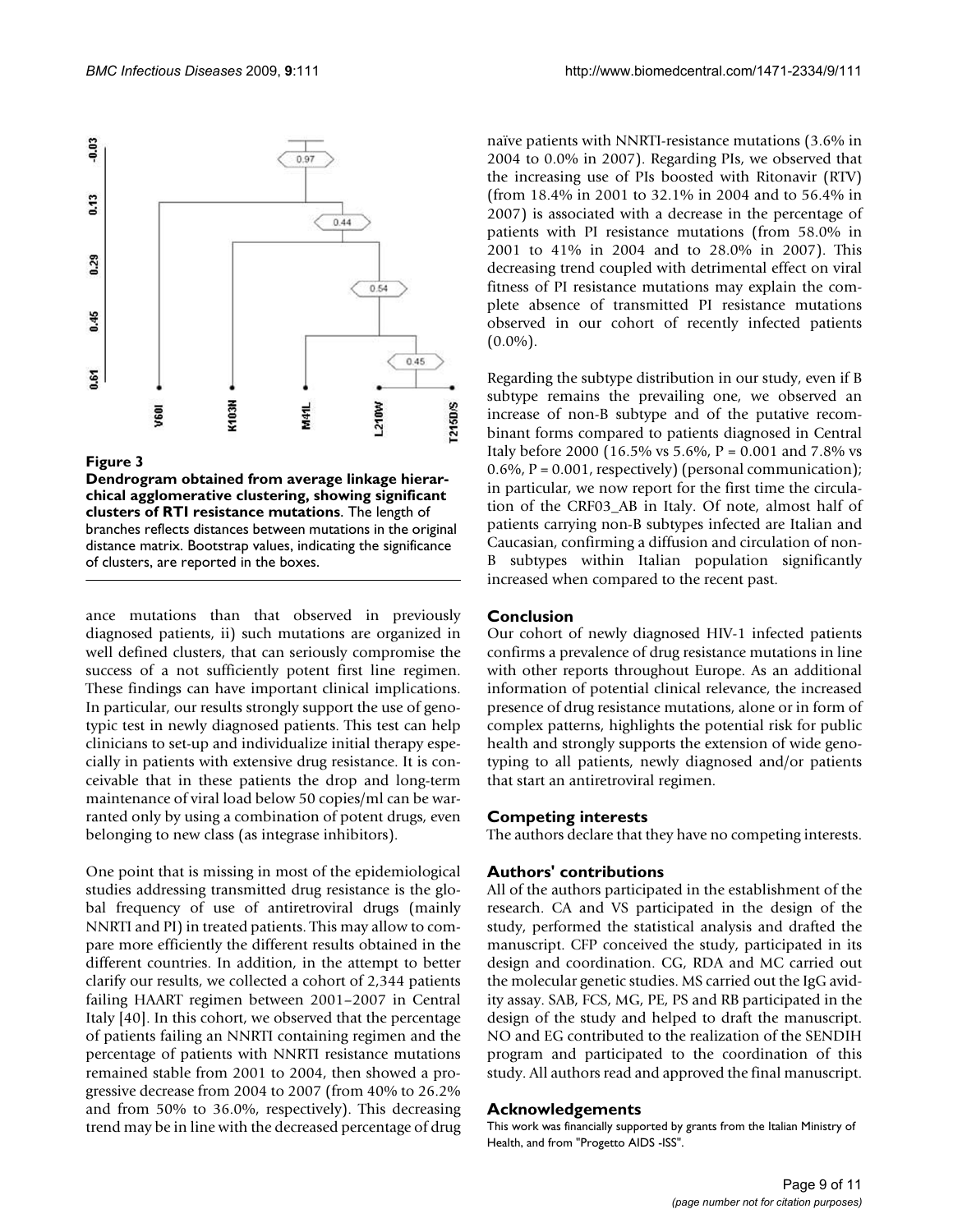We thank Mariella Santoro, Amalia Mastrofrancesco, Fabio Continenza, Daniele Pizzi, Andrea Biddittu, Marzia Romani for sequencing and data management.

#### **\* SENDIH (Studio Epidemiologico Nuove Diagnosi Infezione da HIV) Study Group**

R Balzano, MR Capobianchi, R D'Arrigo, G De Carli, P Elia, V Galati, E Girardi, C Gori, S Grisetti, A Navarra, E Nicastri, N Orchi, CF Perno, S Pittalis, V Puro, A Sampaolesi, P Scognamiglio, G Nurra, M Selleri, M Zaccarelli, MS Zaniratti (National Institute for Infective Diseases, "L. Spallanzani, Rome); A Di Carlo, M Giuliani (Division of Dermatological Infectious Diseases, STI/ HIV Unit, San Gallicano Institute, Rome); A De Filippis (U.O. AIDS S. Eugenio, ASL RMC, Rome); R Brancatella, T Maggi (U.O. AIDS ASL RMB S. Pertini Hospital, Rome); P Gattari, L Spizzichino (UO AIDS ASL RME, Rome); S Schito (UO AIDS ASL RMD GB Grassi Hospital, Rome); L Sarmati, G Battagin (Clinical Infectious Diseases Unit, Tor Vergata University, Roma), L Tacconi (CRAIDS Hospital, Latina); I Gallo, E Anzalone (CRAIDS Hospital, Frosinone); A Pitorri (CRAIDS Hospital, Rieti); A Caterini, S Aviani Barbacci (CRAIDS Hospital, Viterbo).

#### **References**

- Pillay D, Green H, Matthias R, Dunn D, Phillips A, Sabin C, Evans B, UK Collaborative Group on HIV Drug Resistance: **[Estimating HIV-](http://www.ncbi.nlm.nih.gov/entrez/query.fcgi?cmd=Retrieve&db=PubMed&dopt=Abstract&list_uids=16107948)[1 drug resistance in antiretroviral-treated individuals in the](http://www.ncbi.nlm.nih.gov/entrez/query.fcgi?cmd=Retrieve&db=PubMed&dopt=Abstract&list_uids=16107948) [United Kingdom.](http://www.ncbi.nlm.nih.gov/entrez/query.fcgi?cmd=Retrieve&db=PubMed&dopt=Abstract&list_uids=16107948)** *J Infect Dis* 2005, **192:**967-73.
- 2. Tozzi V, Zaccarelli M, Bonfigli S, Lorenzini P, Liuzzi G, Trotta MP, Forbici F, Gori C, Bertoli A, Bellagamba R, Narciso P, Perno CF, Antinori A, Collaborative Group for Clinical Use of HIV Genotype Resistance Test: **[Drug-class-wide resistance to antiretrovirals in HIV](http://www.ncbi.nlm.nih.gov/entrez/query.fcgi?cmd=Retrieve&db=PubMed&dopt=Abstract&list_uids=16964822)[infected patients failing therapy: prevalence, risk factors and](http://www.ncbi.nlm.nih.gov/entrez/query.fcgi?cmd=Retrieve&db=PubMed&dopt=Abstract&list_uids=16964822) [virological outcome.](http://www.ncbi.nlm.nih.gov/entrez/query.fcgi?cmd=Retrieve&db=PubMed&dopt=Abstract&list_uids=16964822)** *Antivir Ther* 2006, **11:**553-560.
- Costagliola D, Descamps D, Assoumou L, Morand-Joubert L, Marcelin AG, Brodard V, Delaugerre C, Mackiewicz V, Ruffault A, Izopet J, Plantier JC, Tamalet C, Yerly S, Saidi S, Brun-Vezinet F, Masquelier B, Agence Nationale de Recherches sur le SIDA et les Hepatites Virales (ANRS) AC11 Resistance Study Group: **[Prevalence of HIV- drug](http://www.ncbi.nlm.nih.gov/entrez/query.fcgi?cmd=Retrieve&db=PubMed&dopt=Abstract&list_uids=17514016) [resistance in treated patients: a French nationwide study.](http://www.ncbi.nlm.nih.gov/entrez/query.fcgi?cmd=Retrieve&db=PubMed&dopt=Abstract&list_uids=17514016)** *J Acquir Immune Defic Syndr* 2007, **46:**12-28.
- 4. Wensing AM, Boucher CA: **[Worldwide transmission of drug](http://www.ncbi.nlm.nih.gov/entrez/query.fcgi?cmd=Retrieve&db=PubMed&dopt=Abstract&list_uids=14598563)[resistant HIV.](http://www.ncbi.nlm.nih.gov/entrez/query.fcgi?cmd=Retrieve&db=PubMed&dopt=Abstract&list_uids=14598563)** *AIDS Rev* 2003, **5:**140-155.
- 5. Little SJ, Frost SD, Wong JK, Smith DM, Pond SL, Ignacio CC, Parkin NT, Petropoulos CJ, Richman DD: **[The persistence of transmit](http://www.ncbi.nlm.nih.gov/entrez/query.fcgi?cmd=Retrieve&db=PubMed&dopt=Abstract&list_uids=18353964)[ted drug resistance among subjects with primary HIV infec](http://www.ncbi.nlm.nih.gov/entrez/query.fcgi?cmd=Retrieve&db=PubMed&dopt=Abstract&list_uids=18353964)[tion.](http://www.ncbi.nlm.nih.gov/entrez/query.fcgi?cmd=Retrieve&db=PubMed&dopt=Abstract&list_uids=18353964)** *J Virol* 2008, **82:**5510-5528.
- 6. Little SJ, Holte S, Routy JP, Daar ES, Markowitz M, Collier AC, Koup RA, Mellors JW, Connick E, Conway B, Kilby M, Wang L, Whitcomb JM, Hellmann NS, Richman DD: **[Antiretroviral drug resistance](http://www.ncbi.nlm.nih.gov/entrez/query.fcgi?cmd=Retrieve&db=PubMed&dopt=Abstract&list_uids=12167680) [among patients recently infected with HIV.](http://www.ncbi.nlm.nih.gov/entrez/query.fcgi?cmd=Retrieve&db=PubMed&dopt=Abstract&list_uids=12167680)** *N Engl J Med* 2002, **347:**385-394.
- 7. Chaix ML, Desquilbet L, Descamps D, Costagliola D, Deveau C, Galimand J, Goujard C, Signori-Schmuck A, Schneider V, Tamalet C, Pellegrin I, Wirden M, Masquelier B, Brun-Vezinet F, Rouzioux C, Meyer L, French PRIMO Cohort Study Group (ANRS CO 06); French ANRS AC11 Resistance Study Group: **[Response to HAART in French](http://www.ncbi.nlm.nih.gov/entrez/query.fcgi?cmd=Retrieve&db=PubMed&dopt=Abstract&list_uids=18240870) [patients with resistant HIV-1 treated at primary infection:](http://www.ncbi.nlm.nih.gov/entrez/query.fcgi?cmd=Retrieve&db=PubMed&dopt=Abstract&list_uids=18240870) [ANRS Resistance Network.](http://www.ncbi.nlm.nih.gov/entrez/query.fcgi?cmd=Retrieve&db=PubMed&dopt=Abstract&list_uids=18240870)** *Antivir Ther* 2007, **12:**1305-1310.
- 8. Peuchant O, Thiébaut R, Capdepont S, Lavignolle-Aurillac V, Neau D, Morlat P, Dabis F, Fleury H, Masquelier B, ANRS CO3 Aquitaine Cohort: **[Transmission of HIV-1 minority-resistant variants](http://www.ncbi.nlm.nih.gov/entrez/query.fcgi?cmd=Retrieve&db=PubMed&dopt=Abstract&list_uids=18614864) [and response to first-line antiretroviral therapy.](http://www.ncbi.nlm.nih.gov/entrez/query.fcgi?cmd=Retrieve&db=PubMed&dopt=Abstract&list_uids=18614864)** *AIDS* 2008, **22:**1417-1423.
- 9. Hirsch MS, Günthard HF, Schapiro JM, Brun-Vézinet F, Clotet B, Hammer SM, Johnson VA, Kuritzkes DR, Mellors JW, Pillay D, Yeni PG, Jacobsen DM, Richman DD: **[Antiretroviral drug resistance](http://www.ncbi.nlm.nih.gov/entrez/query.fcgi?cmd=Retrieve&db=PubMed&dopt=Abstract&list_uids=18549313) [testing in adult HIV-1 infection: 2008 recommendations of](http://www.ncbi.nlm.nih.gov/entrez/query.fcgi?cmd=Retrieve&db=PubMed&dopt=Abstract&list_uids=18549313) [an International AIDS Society-USA panel.](http://www.ncbi.nlm.nih.gov/entrez/query.fcgi?cmd=Retrieve&db=PubMed&dopt=Abstract&list_uids=18549313)** *Clin Infect Dis* 2008, **47:**266-285.
- 10. Department of Health and Human Services: **Panel on Antiretroviral Guidelines for Adults and Adolescents: Guidelines for the use of antiretroviral agents in HIV-1-infected adults and ado-**

**lescents.** 2008:1-139 [[http://www.aidsinfo.nih.gov/ContentFiles/](http://www.aidsinfo.nih.gov/ContentFiles/AdultandAdolescentGL.pdf) [AdultandAdolescentGL.pdf\]](http://www.aidsinfo.nih.gov/ContentFiles/AdultandAdolescentGL.pdf). Accessed 12/11/2008 (page 10 and page 12, Table four, Panel's Recommendation)

- 11. Novak RM, Chen L, MacArthur RD, Baxter JD, Huppler Hullsiek K, Peng G, Xiang Y, Henely C, Schmetter B, Uy J, Berg-Wolf M van den, Kozal M, Terry Beirn Community Programs for Clinical Research on AIDS 058 Study Team: **[Prevalence of antiretroviral drug-resist](http://www.ncbi.nlm.nih.gov/entrez/query.fcgi?cmd=Retrieve&db=PubMed&dopt=Abstract&list_uids=15668873)[ance mutations in chronically HIV-infected, treatment-naive](http://www.ncbi.nlm.nih.gov/entrez/query.fcgi?cmd=Retrieve&db=PubMed&dopt=Abstract&list_uids=15668873) patients: implications for routine resistance screening [before initiation of antiretroviral therapy.](http://www.ncbi.nlm.nih.gov/entrez/query.fcgi?cmd=Retrieve&db=PubMed&dopt=Abstract&list_uids=15668873)** *Clin Infect Dis* 2005, **40:**468-474.
- 12. Wensing AM, Vijver DA van de, Angarano G, Asjö B, Balotta C, Boeri E, Camacho R, Chaix ML, Costagliola D, De Luca A, Derdelinckx I, Grossman Z, Hamouda O, Hatzakis A, Hemmer R, Hoepelman A, Horban A, Korn K, Kücherer C, Leitner T, Loveday C, MacRae E, Maljkovic I, de Mendoza C, Meyer L, Nielsen C, Op de Coul EL, Ormaasen V, Paraskevis D, Perrin L, Puchhammer-Stöckl E, Ruiz L, Salminen M, Schmit JC, Schneider F, Schuurman R, Soriano V, Stanczak G, Stanojevic M, Vandamme AM, Van Laethem K, Violin M, Wilbe K, Yerly S, Zazzi M, Boucher CA, SPREAD Programme: **[Prevalence](http://www.ncbi.nlm.nih.gov/entrez/query.fcgi?cmd=Retrieve&db=PubMed&dopt=Abstract&list_uids=16107947) [of drug-resistant HIV-1 variants in untreated individuals in](http://www.ncbi.nlm.nih.gov/entrez/query.fcgi?cmd=Retrieve&db=PubMed&dopt=Abstract&list_uids=16107947) [Europe: implications for clinical management.](http://www.ncbi.nlm.nih.gov/entrez/query.fcgi?cmd=Retrieve&db=PubMed&dopt=Abstract&list_uids=16107947)** *J Infect Dis* 2005, **192:**958-966.
- 13. Yerly S, von Wyl V, Ledergerber B, Böni J, Schüpbach J, Bürgisser P, Klimkait T, Rickenbach M, Kaiser L, Günthard HF, Perrin L, Swiss HIV Cohort Study: **Transmission of HIV-1 drug-resistance in Switzerland: a 10-year molecular epidemiology survey.** *Antivir Ther* 2007, **21:**2223-2229.
- 14. UK Collaborative Group on HIV Drug-resistance, UK Collaborative HIV Cohort Study, UKRegister of HIV Seroconverters: **[Evidence of](http://www.ncbi.nlm.nih.gov/entrez/query.fcgi?cmd=Retrieve&db=PubMed&dopt=Abstract&list_uids=17457098) [a decline in transmitted HIV-1 drug-resistance in the United](http://www.ncbi.nlm.nih.gov/entrez/query.fcgi?cmd=Retrieve&db=PubMed&dopt=Abstract&list_uids=17457098) [Kingdom.](http://www.ncbi.nlm.nih.gov/entrez/query.fcgi?cmd=Retrieve&db=PubMed&dopt=Abstract&list_uids=17457098)** *AIDS* 2007, **21:**1035-1039.
- 15. Payne BA, Nsutebu EF, Hunter ER, Olarinde O, Collini P, Dunbar JA, Basta MS, Elston JW, Schmid ML, Thaker H, Chadwick DR: **[Low](http://www.ncbi.nlm.nih.gov/entrez/query.fcgi?cmd=Retrieve&db=PubMed&dopt=Abstract&list_uids=18552342) [prevalence of transmitted antiretroviral drug resistance in a](http://www.ncbi.nlm.nih.gov/entrez/query.fcgi?cmd=Retrieve&db=PubMed&dopt=Abstract&list_uids=18552342) [large UK HIV-1 cohort.](http://www.ncbi.nlm.nih.gov/entrez/query.fcgi?cmd=Retrieve&db=PubMed&dopt=Abstract&list_uids=18552342)** *J Antimicrob Chemother* 2008, **62:**464-468.
- 16. SPREAD programme: **[Transmission of drug-resistant HIV-1 in](http://www.ncbi.nlm.nih.gov/entrez/query.fcgi?cmd=Retrieve&db=PubMed&dopt=Abstract&list_uids=18317004) [Europe remains limited to single classes.](http://www.ncbi.nlm.nih.gov/entrez/query.fcgi?cmd=Retrieve&db=PubMed&dopt=Abstract&list_uids=18317004) 22:**625-635.
- Orchi N, Balzano R, Scognamiglio P, Navarra A, De Carli G, Elia P, Grisetti S, Sampaolesi A, Giuliani M, De Filippis A, Puro V, Ippolito G, Girardi E, SENDIH group: **[Ageing with HIV: newly diagnosed](http://www.ncbi.nlm.nih.gov/entrez/query.fcgi?cmd=Retrieve&db=PubMed&dopt=Abstract&list_uids=18449818) [older adults in Italy.](http://www.ncbi.nlm.nih.gov/entrez/query.fcgi?cmd=Retrieve&db=PubMed&dopt=Abstract&list_uids=18449818)** *AIDS Care* 2008, **20:**419-425.
- 18. Suligoi B, Massi M, Galli C, Sciandra M, Di Sora F, Pezzotti P, Recchia O, Montella F, Sinicco A, Rezza G: **[Identifying recent HIV infec](http://www.ncbi.nlm.nih.gov/entrez/query.fcgi?cmd=Retrieve&db=PubMed&dopt=Abstract&list_uids=12640201)[tions using the avidity index and an automated enzyme](http://www.ncbi.nlm.nih.gov/entrez/query.fcgi?cmd=Retrieve&db=PubMed&dopt=Abstract&list_uids=12640201) [immunoassay.](http://www.ncbi.nlm.nih.gov/entrez/query.fcgi?cmd=Retrieve&db=PubMed&dopt=Abstract&list_uids=12640201)** *J Acquir Immune Defic Syndr* 2003, **32:**424-428.
- Selleri M, Orchi N, Zaniratti MS, Bellagamba R, Corpolongo A, Angeletti C, Ippolito G, Capobianchi MR, Girardi E: **[Effective highly](http://www.ncbi.nlm.nih.gov/entrez/query.fcgi?cmd=Retrieve&db=PubMed&dopt=Abstract&list_uids=17589369) [active antiretroviral therapy in patients with primary HIV-1](http://www.ncbi.nlm.nih.gov/entrez/query.fcgi?cmd=Retrieve&db=PubMed&dopt=Abstract&list_uids=17589369) infection prevents the evolution of the avidity of HIV-1-spe[cific antibodies.](http://www.ncbi.nlm.nih.gov/entrez/query.fcgi?cmd=Retrieve&db=PubMed&dopt=Abstract&list_uids=17589369)** *J Acquir Immune Defic Syndr* 2007, **46:**145-150.
- 20. Suligoi B, Buttò S, Galli C, Bernasconi D, Salata RA, Tavoschi L, Chiappi M, Mugyenyi P, Pimpinelli F, Kityo C, Regine V, Rezza G: **[Detec](http://www.ncbi.nlm.nih.gov/entrez/query.fcgi?cmd=Retrieve&db=PubMed&dopt=Abstract&list_uids=18248848)[tion of recent HIV infections in African individuals infected](http://www.ncbi.nlm.nih.gov/entrez/query.fcgi?cmd=Retrieve&db=PubMed&dopt=Abstract&list_uids=18248848) [by HIV-1 non-B subtypes using HIV antibody avidity.](http://www.ncbi.nlm.nih.gov/entrez/query.fcgi?cmd=Retrieve&db=PubMed&dopt=Abstract&list_uids=18248848)** *J Clin Virol* 2008, **41:**288-92.
- 21. Ceccherini-Silberstein F, Erba F, Gago F, Bertoli A, Forbici F, Bellocchi MC, Gori C, D'Arrigo R, Marcon L, Balotta C, Antinori A, Monforte AD, Perno CF: **Identification of the minimal conserved structure of HIV-1 protease in the presence or absence of drug pressure.** *AIDS* 2004, **18:**11-19.
- Thompson JD, Higgins DG, Gibson TJ: **[Clustal W: Improving sen](http://www.ncbi.nlm.nih.gov/entrez/query.fcgi?cmd=Retrieve&db=PubMed&dopt=Abstract&list_uids=7984417)[sitivity of progressive multiple sequence alignment through](http://www.ncbi.nlm.nih.gov/entrez/query.fcgi?cmd=Retrieve&db=PubMed&dopt=Abstract&list_uids=7984417) sequence weighting, position-specific gap penalties and [weight matrix choice.](http://www.ncbi.nlm.nih.gov/entrez/query.fcgi?cmd=Retrieve&db=PubMed&dopt=Abstract&list_uids=7984417)** *Nucl Acids Res* 1994, **22:**4673-4680.
- 23. Hall TA: **Bioedit: a user-friendly biological sequence alignment editor and analysis program for Windows 95/98 NT.** *Nucl Acids Symp Ser* 1999, **41:**95-98.
- 24. de Oliveira T, Deforche K, Cassol S, Salminen M, Paraskevis D, Seebregts C, Snoeck J, van Rensburg EJ, Wensing AM, Vijver DA van de, Boucher CA, Camacho R, Vandamme AM: **[An automated geno](http://www.ncbi.nlm.nih.gov/entrez/query.fcgi?cmd=Retrieve&db=PubMed&dopt=Abstract&list_uids=16076886)[typing system for analysis of HIV-1 and other microbial](http://www.ncbi.nlm.nih.gov/entrez/query.fcgi?cmd=Retrieve&db=PubMed&dopt=Abstract&list_uids=16076886) [sequences.](http://www.ncbi.nlm.nih.gov/entrez/query.fcgi?cmd=Retrieve&db=PubMed&dopt=Abstract&list_uids=16076886)** *Bioinformatics* 2005, **21(19):**3797-800.